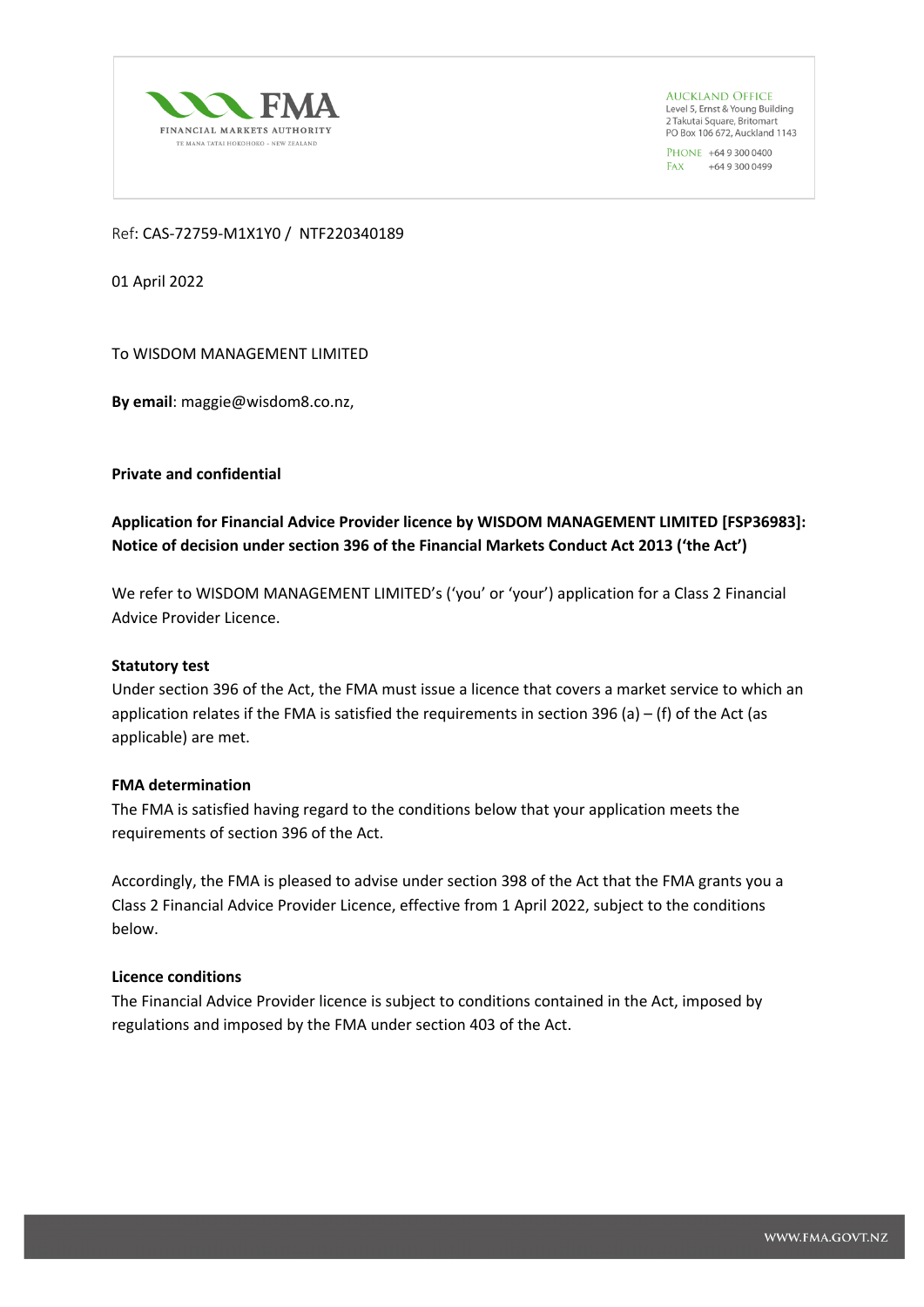## *Standard conditions*

The licence is subject to the attached standard conditions. We encourage you to read these conditions to ensure you know what these obligations are. From time to time these conditions may be varied, revoked or substituted, or additional conditions may be added after the licence has been issued. Before this happens we will formally notify you and we will follow the procedures set out in section 405 of the Act. This means that we will consult with you before any proposed changes to standard conditions are made. You can access the current standard conditions on our website, [here.](https://www.fma.govt.nz/assets/Consultations/Standard-Conditions-for-full-FAP-licences.pdf)

### **Licence class - Class 2**

A "Class 2" licence covers the service of a financial advice provider providing regulated financial advice to retail clients:

- on the financial advice provider's own account; and/or
- through one or more financial advisers.

This means that WISDOM MANAGEMENT LIMITED, as the licence holder, can engage any number of financial advisers.

This also means that WISDOM MANAGEMENT LIMITED

- Cannot engage nominated representatives to provide advice on its behalf.
- Cannot engage any entities to provide advice on its behalf.
- Cannot have an interposed person arrangement unless specific approval from the FMA has been obtained and is subsequently listed on the licence. This will be considered on a caseby-case basis.

If your business changes and you want to provide regulated financial advice under a different class of licence, or want to request a variation of licence conditions, you will need to apply to the FMA and be granted the relevant class or variation of licence conditions before implementing your changes.

For further information on your licence class, or any other Financial Advice Provider licence classes, please see the FMA website, [here.](https://www.fma.govt.nz/assets/Consultations/Classes-of-financial-advice-service-for-full-FAP-licences.pdf)

### **Public notification of this decision**

The FMA will send licence details to the Registrar of Financial Service Providers as required under section 401 of the Act. Please note that under section 401(3) of the Act the FMA may publicly notify any details about a licence.

### **On-going monitoring**

FMA considered your application for a Financial Advice Provider licence as a whole, relying on selfattestations by the applicant. We expect the licence holder to be fully across all their obligations and responsibilities as a Financial Advice Provider. The FMA may make further enquiries as part of its monitoring, and these enquiries may identify issues that were not identified at the time of licensing. We look forward to an ongoing constructive relationship with you.